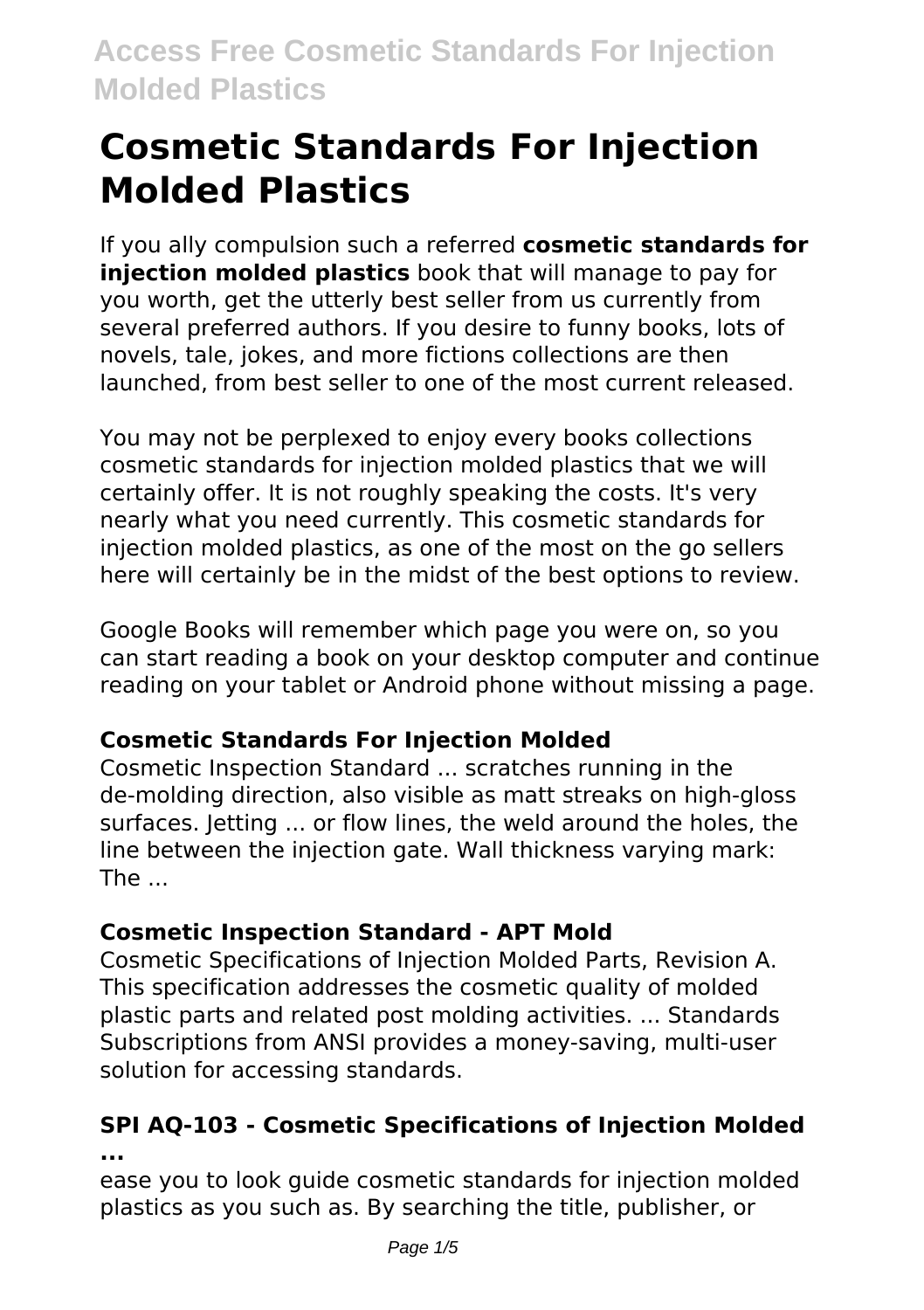authors of guide you essentially want, you can discover them rapidly. In the house, workplace, or perhaps in your method can be every best place

#### **[DOC] Cosmetic Standards For Injection**

Cosmetic Specifications Acceptance Requirements, Process Guidelines and Corrective Action For Plastic Injection Molded Parts This document has been prepared by Blackfox in conjunction with AIM Processing Inc., as support to the Plastic Injection Molding Industry. The Acceptance Requirements,

#### **Cosmetic Specifications Acceptance Requirements, Process ...**

Visual Quality Standard for Plastic Injection Molded Parts Purpose of the Visual Quality Standard This visual quality standard (VQS) has been developed by Star to create an objective methodology for inspecting finished parts and controlling the consistency of the cosmetic appearance of plastic injection molded parts.

#### **Visual Inspection for Plastic Injection Molding - Star Rapid**

When it comes to achieving cosmetic standards for plastic parts, CNC machining provides the most consistent, high-quality finishes and tight tolerances. Injection molding and additive machining (3D printing) are prone to certain cosmetic defects that can mar the appearance, fit, and function of plastic parts. Secondary CNC machining, however, can remove these defects and bring parts into compliance.

#### **Meeting Cosmetic Standards for Plastic Parts - Reading Plastic**

The SPI standards specify 12 grades of mold finish in four different categories that range from mirror-perfect to dull. Shiny Finish —SPI grades A-1, A-2, and A-3 specify high gloss finished on hardened tool steel molds buffed to a mirror luster with fine diamond powder suspended in oil.

### **Fundamentals of Surface Finish in Injected Molded Parts**

**...**

During the injection molding process, our technicians will sample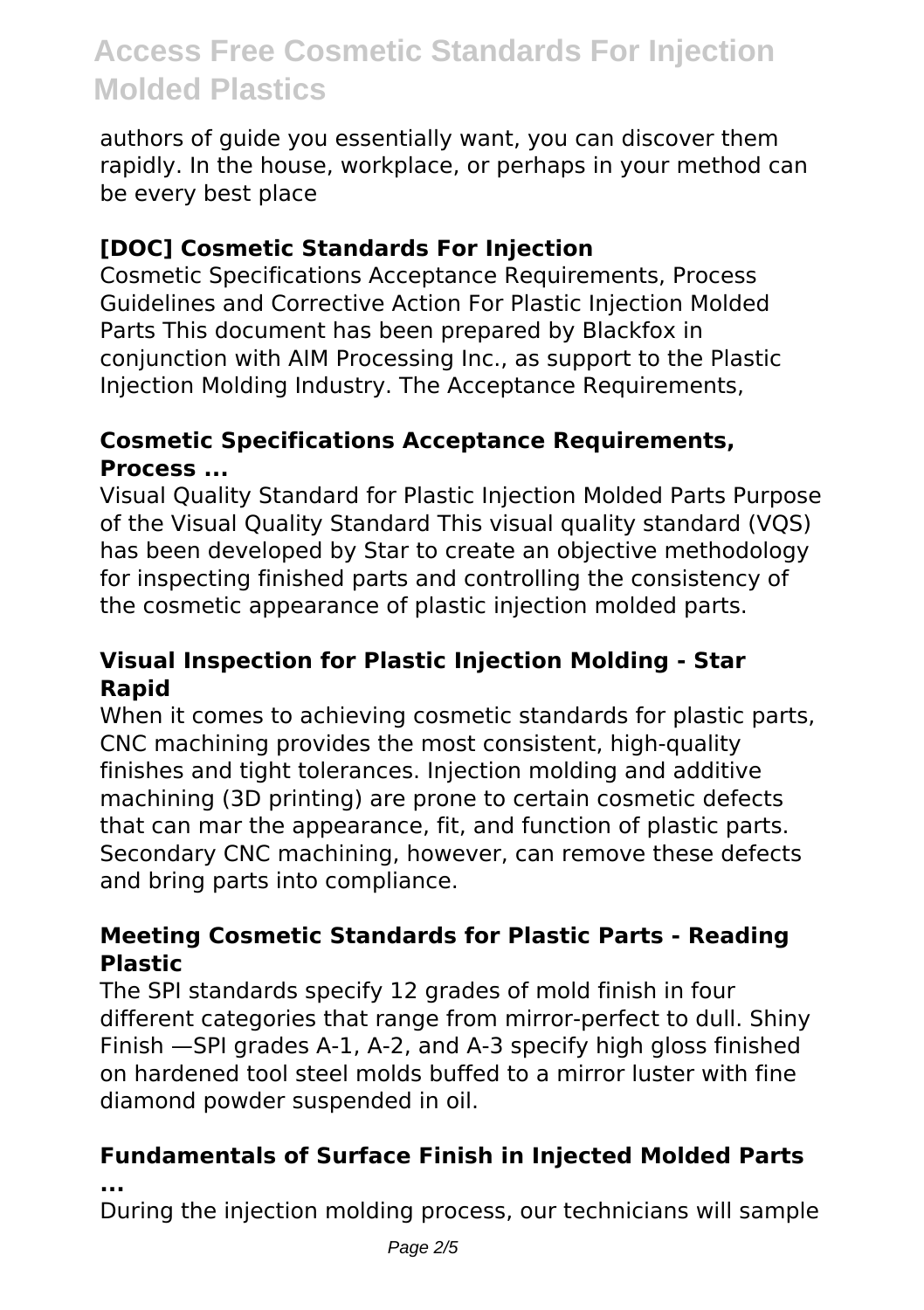and inspect parts periodically to confirm that they meet our cosmetic standards, including checking for flash. If flash starts to exceed our 0.005 in. requirement, we'll first remedy the issue by trimming back the excess material.

#### **Manufacturing Workmanship Standards: Flash at Parting Lines**

Short Shot injection molded plastic N/A Defect not Allowed Burrs and Sharp Edges N/A Defect not Allowed Scuff, Abrasion, Mark (light) A None 0 1" long 1 B 0.25" 2 1.5" long 2 C 0.5" 2 1.5" long 4 Note: Must not catch fingernail D 1.0" 8 Acceptable 8 Scratch (catches fingernail) A None 0 0.25" Long 1 B 0.125" 1 0.5" Long 2

#### **Cosmetic Inspection Guidelines for Mechanical Components ...**

5.0.3 This spec. applies to parts with inserts and parts resulting from post molding operations. 5.0.4 50 sq. inch area in the Tolerance Table is the limit for the number of defects found acceptable within the surface area. For larger surfaces the number of defects allowed increases proportionally. Clustering of more than two defects is

#### **COSMETIC ACCEPTANCE CRITERIA - EPE Corporation**

Max depth to be 2" unless directed otherwise by Fischer Automotive Systems. • 5/32" Sprue Orifice required on tools 60 ton and below. • 7/32" Sprue Orifice required on tools above 60 ton. • All plates, inserts, blocks and large tool components should have tapped eyebolt holes for ease of handling.

#### **Mold Standards 201106284 - fischer automotive systems**

Following the usual rules 2 for good injection-molded part design will usually improve the cosmetics of the part, and violating those rules often leads to cosmetic issues. It's simple physics: there are basic physical laws to the melting, flow, filling of the mold cavity, and solidification of resin; the geometry of the part governs how those physical laws manifest in your part's appearance.

#### **White Paper: Enhancing Cosmetic Appearance on Molded**